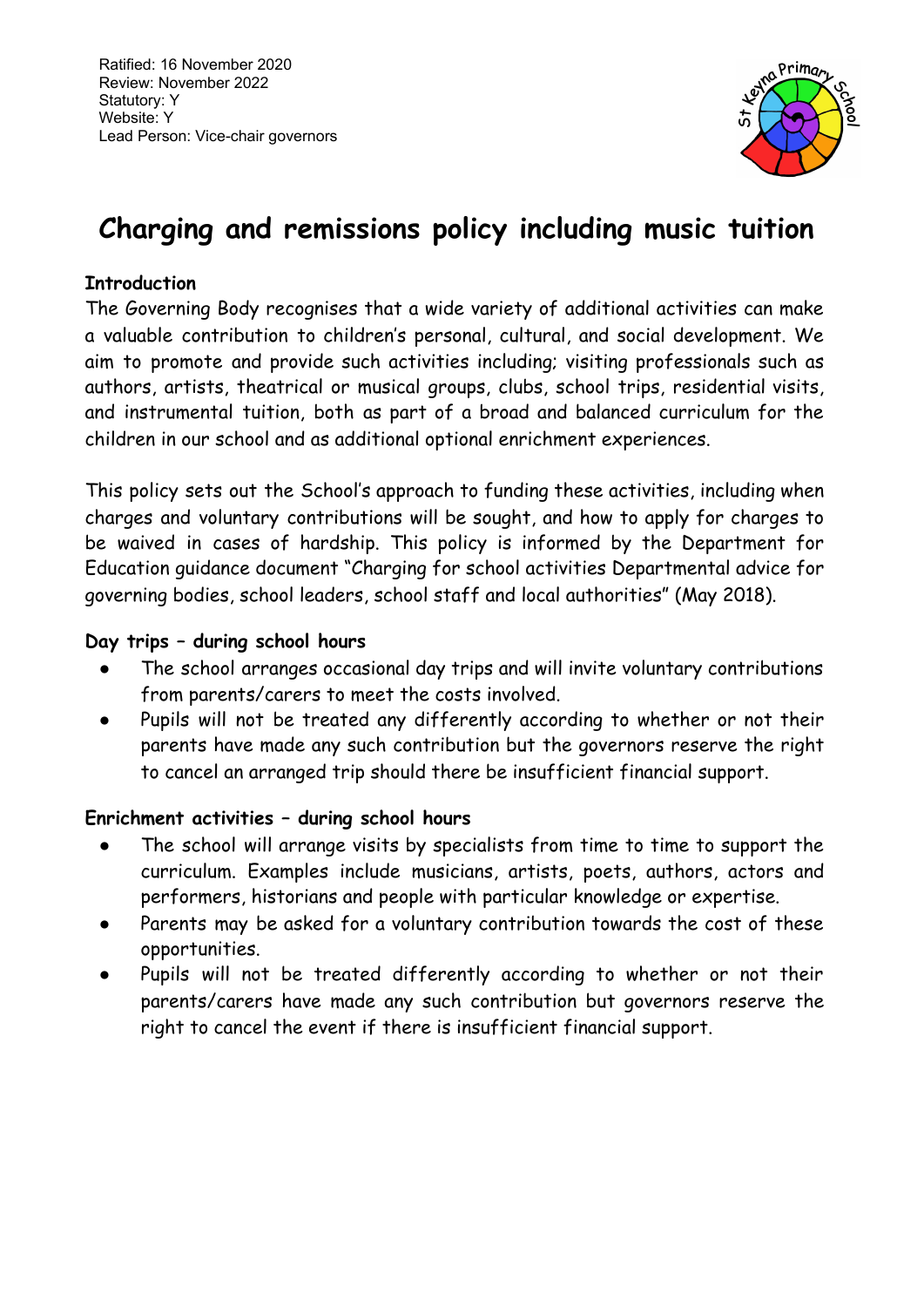# **Residential visits**

- The school plans to continue to organise residential visits for older children in KS2.
- The Governing Body reserves the right to make a charge for the board and lodging element of this activity and to request such further contributions from parents as may be necessary to cover the cost of travel, entrance fees and all other associated costs. Charges will not exceed the cost of board and lodging per child.
- Pupils will not be treated differently according to whether or not their parents/carers have contributed the voluntary element, but the governors reserve the right to cancel an arranged activity should there be insufficient financial support.

#### **Activities – outside school hours**

- The Governing Body reserves the right to make charges to cover the cost of each child participating in such activities, where these activities are optional, and not part of the national curriculum.
- Such activities include Breakfast Club and After-School Club provision.

#### **Music – Instrumental Tuition**

- From Year Three, instrumental tuition is available to all pupils, usually using peripatetic music teachers from Bath and North East Somerset's music service.
- These teachers will work to the code of practice contained in the Music Service School Handbook
- Peripatetic music teachers will provide a written report of pupils' progress at the end of each academic year.
- **Payment for music tuition will be direct to the BANES Music Service and will be according to their terms and conditions.**

# **Voluntary Contributions**

• The Governing Body may from time to time and at their discretion, amend the categories of activity for which a charge may be made. Nothing in this policy precludes the Governing Body from inviting parents to make a voluntary contribution towards the cost of providing education for children in the school.

#### **Remission of charges**

- When the school informs parents about a forthcoming residential visit, we will make it clear that parents who can prove they are in receipt of the following benefits (e.g. their child is currently registered for free school meals – see below) will be exempt from paying the cost of board and lodging:
	- Universal Credit in prescribed circumstances;
	- Income Support (IS);